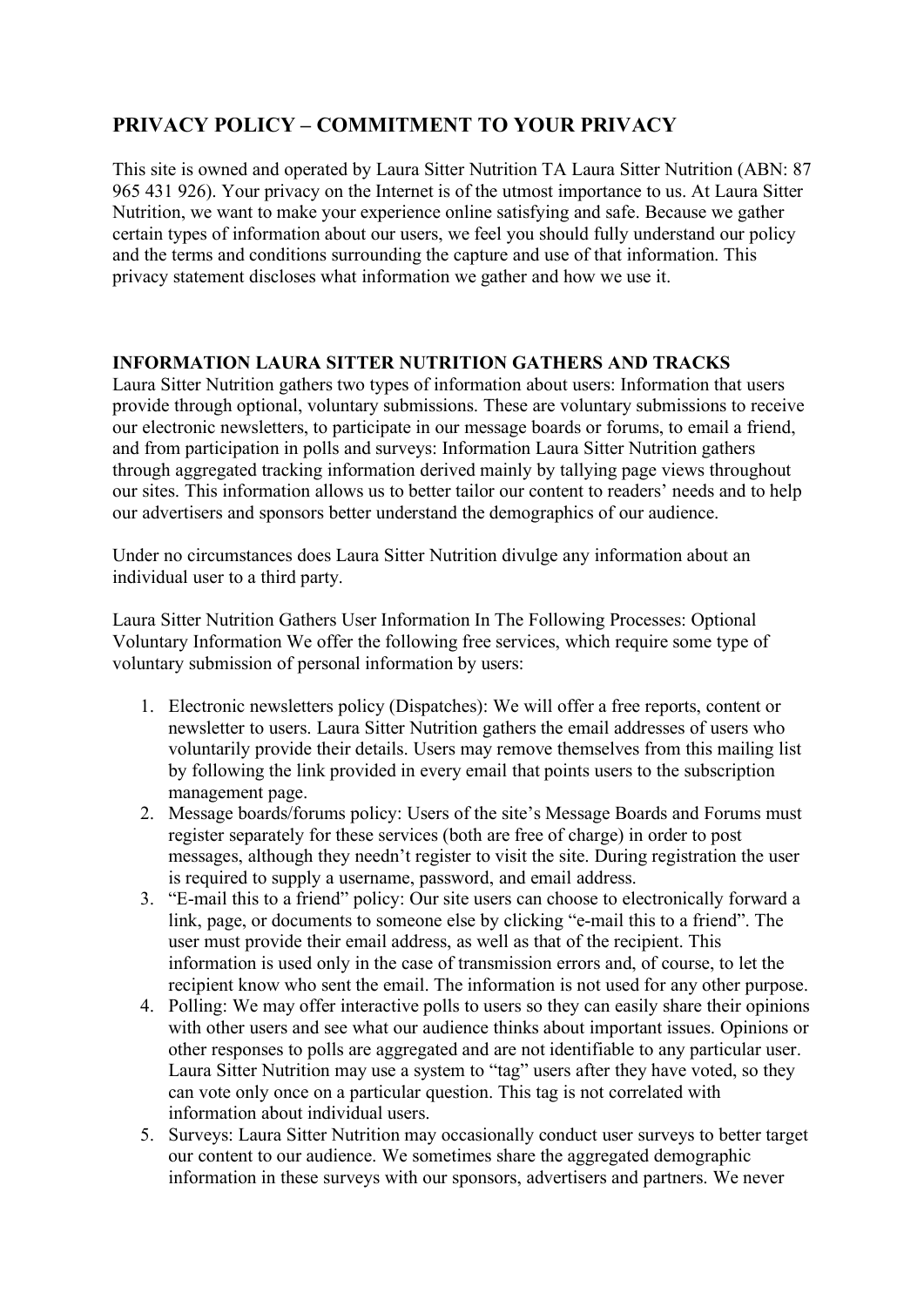share any of this information about specific individuals with any third party. Children Consistent with the Federal Children's Online Privacy Protection Act of 1998 (COPPA), we will never knowingly request personally identifiable information from anyone under the age of 13 without requesting parental consent. Usage tracking Laura Sitter Nutrition tracks user traffic patterns throughout all of our sites. However, we do not correlate this information with data about individual users. Laura Sitter Nutrition does break down overall usage statistics according to a user's domain name, browser type, and MIME type by reading this information from the browser string (information contained in every user's browser). Laura Sitter Nutrition sometimes tracks and catalogs the search terms that users enter in our Search function, but this tracking is never associated with individual users. We use tracking information to determine which areas of our sites users like and don't like based on traffic to those areas. We do not track what individual users read, but rather how well each page performs overall. This helps us continue to build a better service for you.

6. Cookies: We may place a text file called a "cookie" in the browser files of your computer. The cookie itself does not contain Personal Information although it will enable us to relate your use of this site to information that you have specifically and knowingly provided. But the only personal information a cookie can contain is information you supply yourself. A cookie can't read data off your hard disk or read cookie files created by other sites. Laura Sitter Nutrition uses cookies to track user traffic patterns (as described above). Our advertising system delivers a one-time cookie to better track ad impressions and click rates. You can refuse cookies by turning them off in your browser. If you've set your browser to warn you before accepting cookies, you will receive the warning message with each cookie. You do not need to have cookies turned on to use this site. However, you do need cookies to participate actively in message boards, forums, polling and surveys.

### **USE OF INFORMATION**

Laura Sitter Nutrition uses any information voluntarily given by our users to enhance their experience in our network of sites, whether to provide interactive or personalized elements on the sites or to better prepare future content based on the interests of our users. As stated above, we use information that users voluntarily provide in order to send out electronic newsletters and to enable users to participate in polls, surveys, message boards, and forums. We send out newsletters to subscribers on a regular schedule (depending on the newsletter), and occasionally send out special editions when we think subscribers might be particularly interested in something we are doing. Laura Sitter Nutrition never shares newsletter mailing lists with any third parties, including advertisers, sponsors or partners. When we use tracking information to determine which areas of our sites users like and don't like based on traffic to those areas. We do not track what individual users read, but rather how well each page performs overall. This helps us continue to build a better service for you. We track search terms entered in Search function as one of many measures of what interests our users. But we don't track which terms a particular user enters. Laura Sitter Nutrition creates aggregate reports on user demographics and traffic patterns for advertisers, sponsors and partners. This allows our advertisers to advertise more effectively, and allows our users to receive advertisements that are pertinent to their needs. Because we don't track the usage patterns of individual users, an advertiser or sponsor will never know that a specific user clicked their ad. We will not disclose any information about any individual user except to comply with